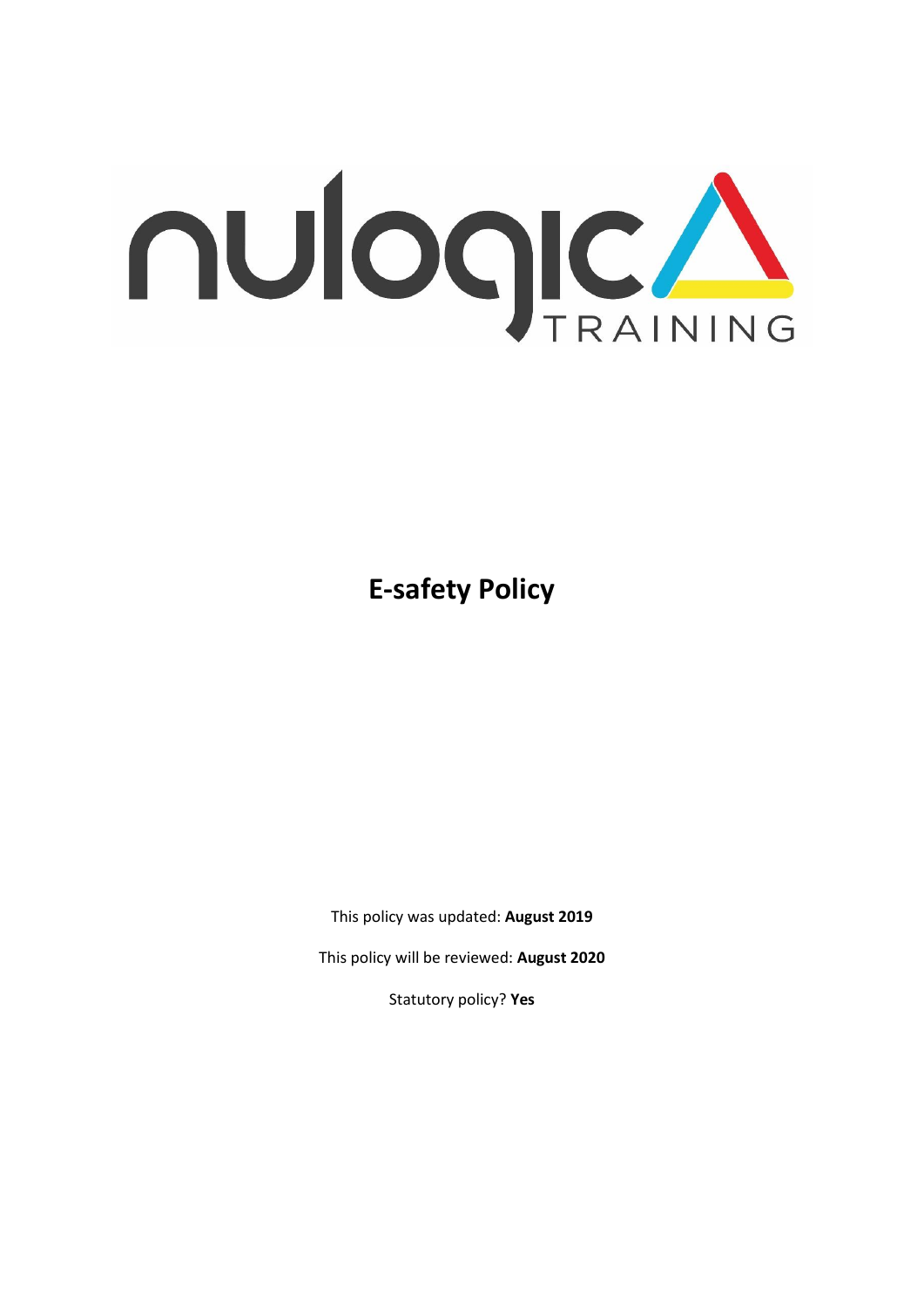## **E-Safeguarding**

Most learners have mobile telephones whilst an increasing number also have tablets and laptops. Learners bring them to lessons and they are used extensively for leisure purposes.

Learners who attend Nulogic courses must follow their learner induction process and contract.

As a major aspect of Nulogic's Training methods, toward the start of every session, learners are required to hand over their smart phones and/or other electrical gadgets they have possession of at the start of the class. Phones are then locked away for use by learners amid break times if their individual guide allows.

'Internet Abuse' relates to four main areas of abuse to children:

- Abusive images of children (although these are not confined to the Internet);
- A child or young person being groomed for the purpose of Sexual Abuse;
- Exposure to pornographic images and other offensive material via the Internet; and
- The use of the internet, and in particular social media sites, to engage children in extremist ideologies.

The term digital (data carrying signals carrying electronic or optical pulses) and interactive (a message relates to other previous message/s and the relationship between them) technology covers a range of electronic tools. These are constantly being upgraded and their use has become more widespread through the Internet being available using text, photos and video. The internet can be accessed on mobile phones, laptops, computers, tablets, webcams, cameras and games consoles.

Social networking sites are often used by perpetrators as an easy way to access children and young people for sexual abuse. In addition, radical and extremist groups may use social networking to attract children and young people into rigid and narrow ideologies that are intolerant of diversity: this is similar to the grooming process and exploits the same vulnerabilities. The groups concerned include those linked to extreme Islamist, or Far Right/Neo Nazi ideologies, Irish Republican and Loyalist paramilitary groups, extremist Animal Rights groups and others who justify political, religious, sexist or racist violence.

Internet abuse may also include cyber-bullying or online bullying. This is when a child is tormented, threatened, harassed, humiliated, embarrassed or otherwise targeted by another child using the Internet and/or mobile devices. It is essentially behaviour between children, although it is possible for one victim to be bullied by many perpetrators. In any case of severe bullying it may be appropriate to consider the behaviour as child abuse by another young person.

Sexting describes the use of technology to generate images or videos made by children under the age of 18 of other children; images that are of a sexual nature and are indecent. The content can vary, from text messages to images of partial nudity to sexual images or video. These images are then shared between young people and/or adults and with people they may not even know. Young people are not always aware that their actions are illegal, and the increasing use of smart phones has made the practice much more common place.

Online Safety is the generic term that refers to raising awareness about how children, young people and adults can protect themselves when using digital technology and in the online environment and provides examples of interventions that can reduce the level of risk for children and young people.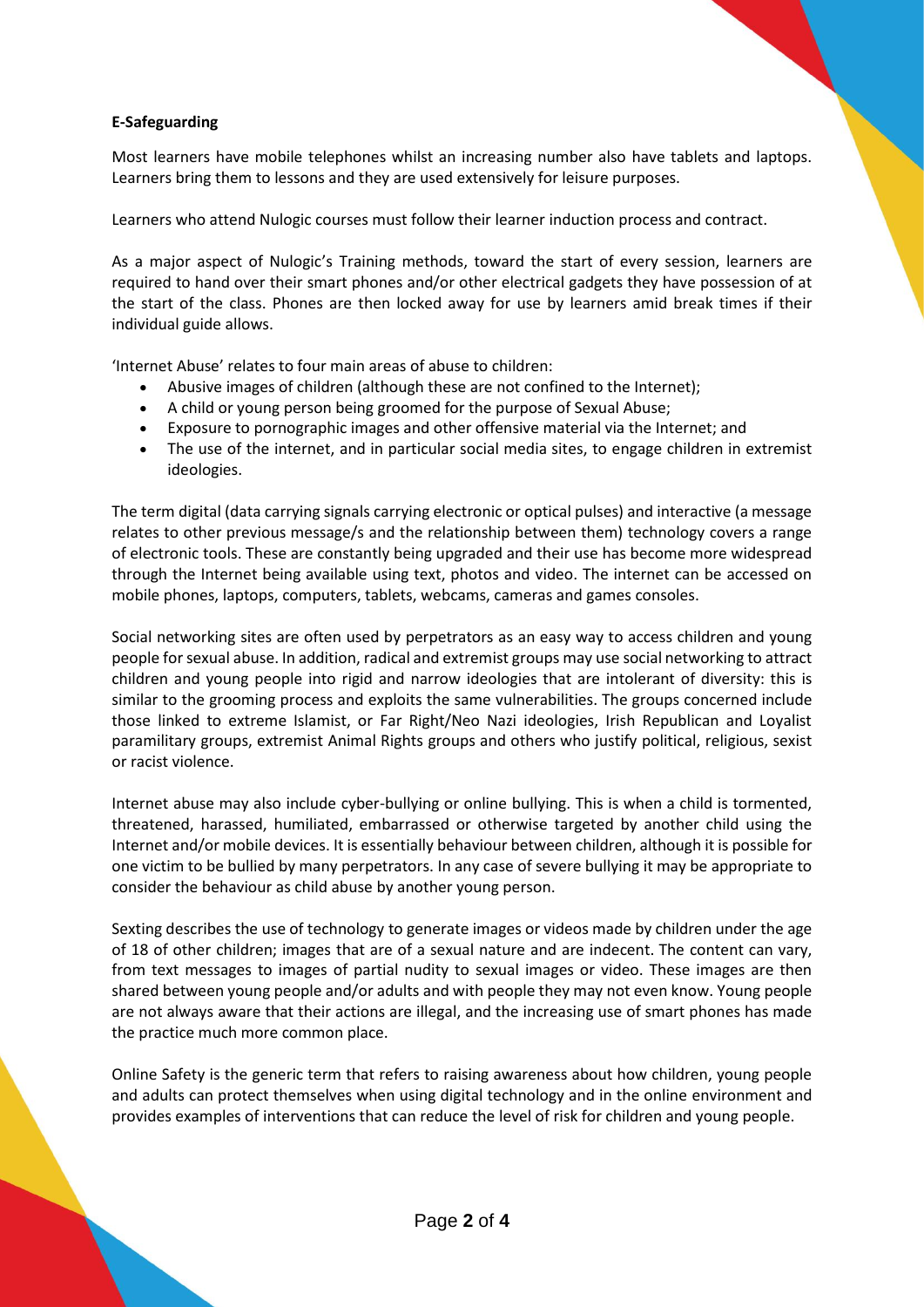There is some evidence from research that people found in possession of indecent images/pseudo images or films/videos of children may currently, or in the future become, involved directly in child abuse themselves.

In particular, the individual's access to children should be established during an assessment and investigation to consider the possibility that they may be actively involved in the abuse of children including those within the family, within employment contexts or in other settings such as voluntary work with children or other positions of trust.

Any indecent, obscene image involving a child has, by its very nature, involved a person, who in creating that image, has been party to abusing that child.

Similarly, children may be drawn to adopt a radical ideology through a failure to appreciate the bias in extremist material; in addition, by repeated viewing of extreme content they may come to view it as normal.

## **Indicators**

Often issues involving child abuse come to light through an accidental discovery of images on a computer or other device and can seem to emerge 'out of the blue' from an otherwise trusted and non-suspicious individual. This in itself can make accepting the fact of the abuse difficult for those who know and may have trusted that individual. Partners, colleagues and friends often find it very difficult to believe and may require support.

The initial indicators of child abuse are likely to be changes in behaviour and mood of the child victim. Clearly such changes can also be attributed to many innocent events in a child's life and cannot be regarded as diagnostic. However, changes to a child's circle of friends or a noticeable change in attitude towards the use of computer or phone could have their origin in abusive behaviour. Similarly, a change in their friends or not wanting to be alone with a particular person may be a sign that something is upsetting them.

Children often show us rather than tell us that something is upsetting them. There may be many reasons for changes in their behaviour, but if we notice a combination of worrying signs it may be time to call for help or advice

Where there is suspected or actual evidence of anyone accessing or creating indecent images of children, this must be referred to the Police and Children's Social Care in line with your Safeguarding Procedures.

Where there are concerns about a child being groomed, exposed to pornographic material or contacted by someone inappropriately, via the Internet or other ICT tools like a mobile phone, referrals should be made to the Police and to Children's Social Care in line with your Safeguarding Procedures.

**The [Serious Crime Act \(2015\)](http://www.legislation.gov.uk/ukpga/2015/9/section/67/enacted)** introduced an offence of 'sexual communication with a child'. This applies to an adult, who communicates with a child and where the communication is sexual or, if it is intended to elicit from the child a communication, which is sexual, and the adult reasonably believes the child to be under 16 years of age. The Act also amended the Sex Offences Act 2003 so it is now an offence for an adult to arrange to meet with someone under 16 having communicated with them on just one occasion, previously it was on at least two occasions.